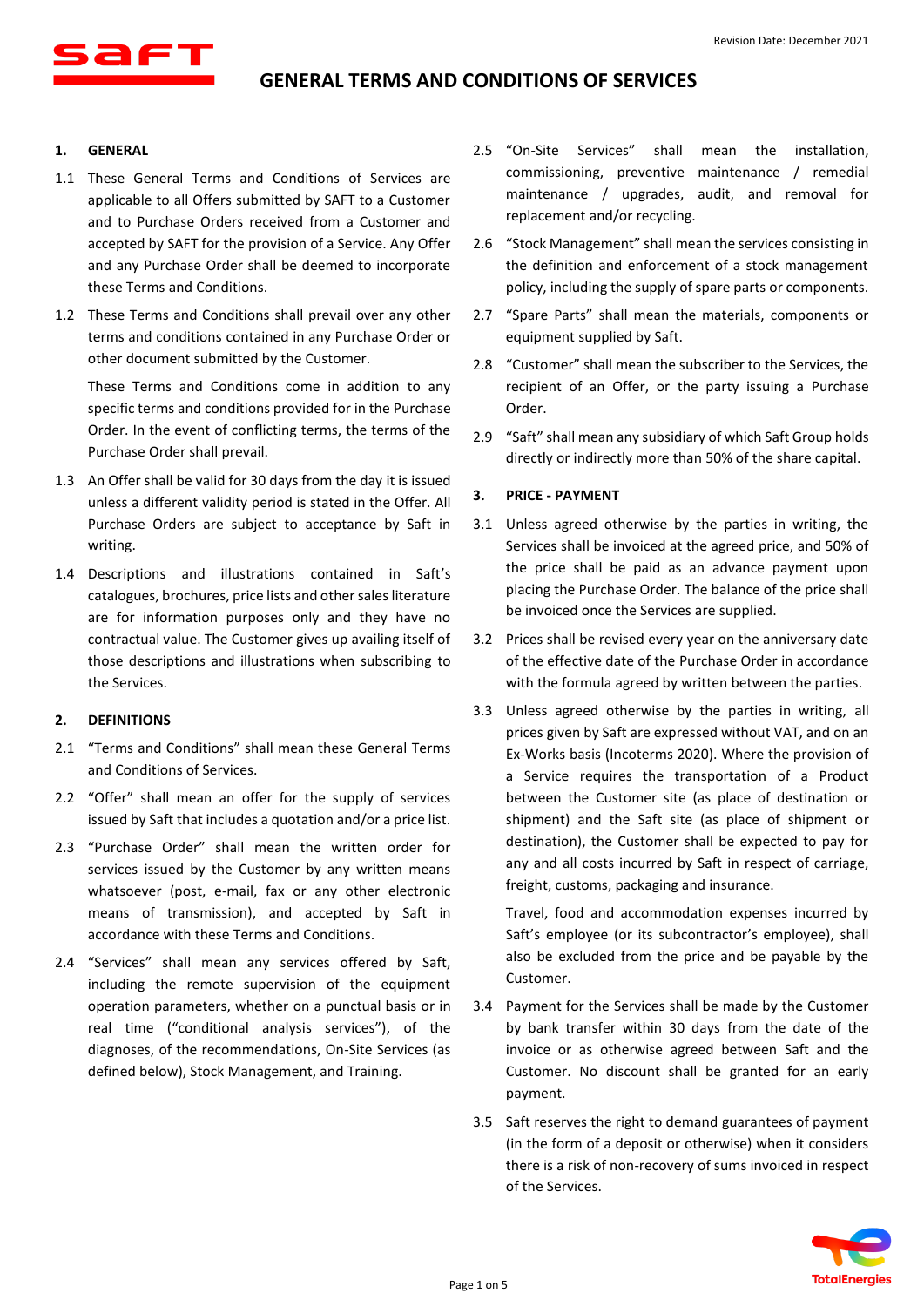- 3.6 Prices shall be exclusive of all taxes and duties, which shall be payable by the Customer to Saft on top of the price.
- 3.7 Any amounts not received by Saft on its due date shall be subject to interest at the rate of 15% per annum, increased by a lump sum for recovery costs of 40 euros per delayed invoice. The interests shall accrue in respect of any sum that is overdue, and the late interests shall be capitalised.
- 3.8 Failing payment of the price by the Customer when due, Saft reserves the right to suspend or terminate the Purchase Order within 5 days following notification to the Customer by registered letter or by e-mail with acknowledgement of receipt. This is without prejudice to any damages which may be claimed by Saft.

## **4. PERFORMANCE DEADLINES**

- 4.1 Saft shall make its best efforts to comply with the dates and deadlines for performance / delivery, which are provided for in the Purchase Order. In the event of late performance / delivery, the Customer undertakes not to terminate the Purchase Order, deduct a sum from the price of the Purchase Order, nor to modify / cancel / delay other pending Purchase Orders.
- <span id="page-1-0"></span>4.2 Saft shall not be responsible for delays in performance / delivery that are attributable to causes that are beyond its control, and notably to events of force majeure as defined in article [15](#page-4-0) below. If performance / delivery by Saft is delayed for any one of those reasons, Saft shall notify the Customer thereof, and the date of intervention / delivery shall be deferred accordingly. If, for any one of those reasons, Saft is unable to perform / deliver the accepted Purchase Order in whole or in part, the Purchase Order shall be deemed to be terminated without liability to either Party. It is understood that, in the event of a partial termination, the part of the Order that has not been terminated shall remain in effect.

### **5. ACCESS TO CUSTOMER PREMISES**

5.1 In the event of an intervention on a Customer site, the Customer undertakes to let Saft, or its sub-contractors, access the site at the hours agreed between the Parties.

Accordingly, the Customer undertakes to give appropriate instructions to the security personnel and, if needed, to get any required authorisations.

- 5.2 The Customer undertakes to provide Saft with the internal regulations (*règlement intérieur*) applicable to the premises where Saft or its subcontractor shall intervene.
- 5.3 The Customer shall plan and provide all means required to comply with safety rules when intervening. In this regard, the Customer notably guarantees that a person authorised to carry out electrical work attends when Saft intervenes. Said person shall also be able to take any required steps at soon as possible, to save Saft's or its subcontractor's employee in the event of an accident.
- 5.4 In the event of illness or accident affecting an employee of Saft or of one of its sub-contractors, the Customer undertakes to provide the best possible assistance and the best possible medical treatment.

In the event of decease, the Customer undertakes to provide assistance to Saft in connection with the repatriation formalities carried out by Saft.

### **6. MAINTENANCE**

### **6.1 Tools, consumables, equipment**

Saft shall provide any tools, equipment or consumables that are necessary to provide the maintenance services.

Nevertheless, the Customer shall allow Saft to use any lifting and handling equipment, and individual tools, any personal protective equipment, any usual consumer goods, and any fluids, which exist on site.

## **6.2 Preventive Maintenance**

Preventive maintenance shall be carried out under the conditions set out in the Purchase Order.

The Purchase Order shall specify the Spare Parts involved, the detail of the operations, the frequency, and the applicable price.

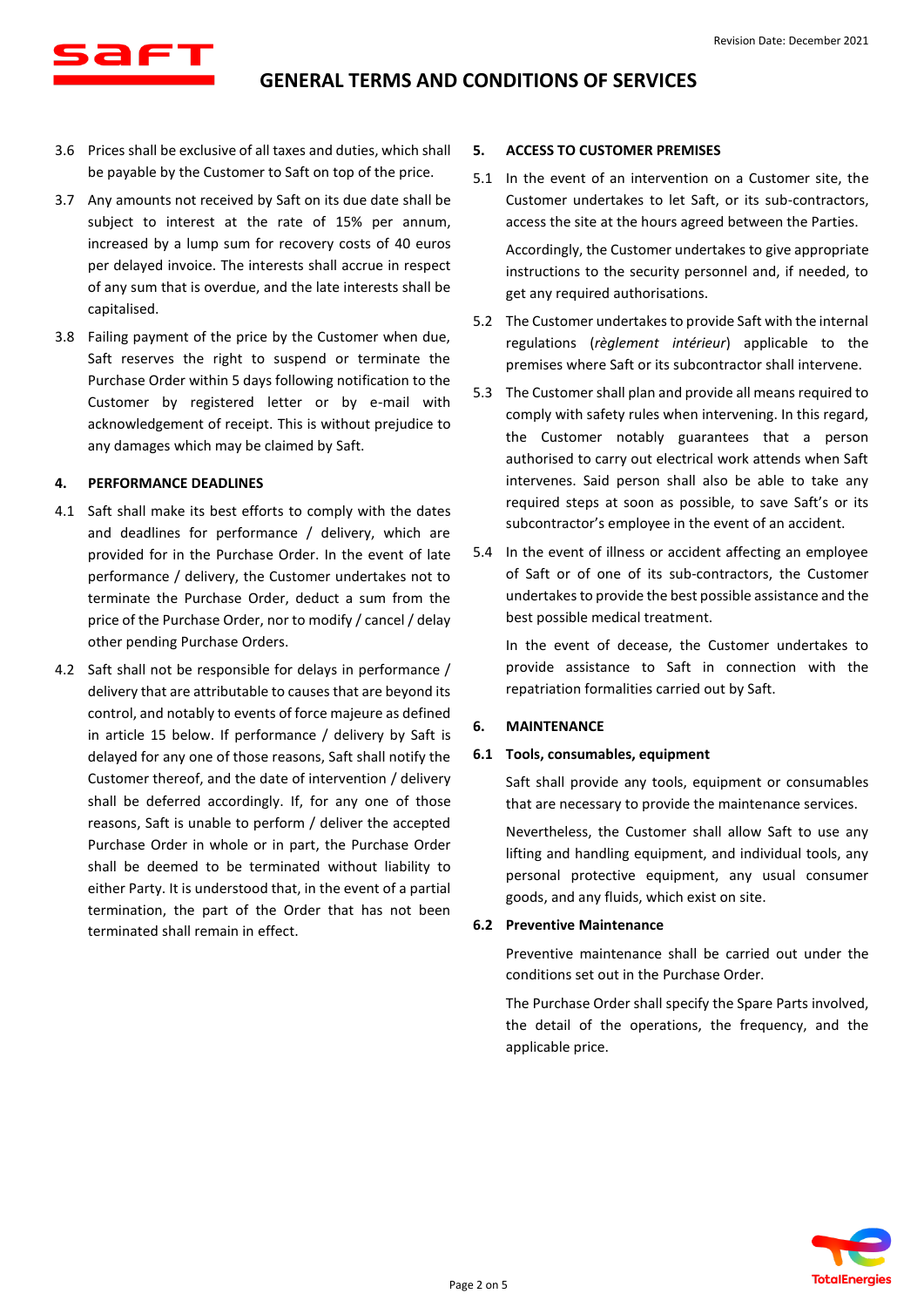

#### **6.3 Remedial Maintenance**

- 6.3.1 Saft undertakes to get in touch with the Customer as soon as possible after receiving notice in writing / on the phone, of an error affecting the Product, to try and help the Customer remedying the issue remotely.
- 6.3.2 In the event the recommended actions do not make it possible to solve the error, an initial error report shall be drawn up by Saft and forwarded to the Customer within the shortest delays after the notice.

Upon written request by the Customer, Saft undertakes to intervene on the Customer's premises under the conditions set out with the Customer.

6.4 Once the operations are completed, Saft shall draw up an intervention report and disclose it to the Customer. Recommendations shall be included in this report, if relevant.

#### **7. STOCK MANAGEMENT**

Spare parts shall be purchased by the Customer in accordance with the management policy set out by Saft, on request by the Customer or in sufficient quantities and quality to make it possible for Saft to provide the maintenance services the Customer subscribed to.

Risks shall pass in accordance with the Ex-Works Incoterm (Incoterms 2020).

Spare parts, or damaged components, which are sent to Saft for repairing, shall remain the Customer's property.

#### **8. TRAINING**

- 8.1 Training shall be conducted on the dates provided for in the Purchase Order, subject to the application of article [4.2.](#page-1-0)
- 8.2 In the event of cancellation of the Training at the Customer's initiative, a written notice of cancellation shall be received by Saft at least 15 days before the scheduled date of the training session. Saft shall repay the whole of the price.
- 8.3 If the notice of cancellation is received:
	- 8.3.1 between 15 days and 5 days before the scheduled date of the training session, 50% of the price shall remain owed;
	- 8.3.2 less than 5 days before the scheduled date of the training session, or if the trainees do not show up, 100% of the price shall remain owed;

8.3.3 the part of the price, or the price as a whole, which is retained by Saft under the aforesaid conditions, is a full and final lump-sum indemnity.

#### **9. SPARE PARTS DELIVERY**

- 9.1 All delivered Spare Parts shall be packed and packaged for shipping according to Saft standards, unless provided otherwise between Saft and the Customer.
- 9.2 Unless provided otherwise between Saft and the Customer, terms of delivery shall be Ex-Works (Incoterms 2010, ICC).
- <span id="page-2-0"></span>9.3 It is expressly agreed that shipment of the Spare Parts is at the Customer's risk even if the shipping is done at Saft's expense. The Customer shall take all necessary precautions and any required insurance to cover these risks, at the Customer's expense.
- 9.4 The Customer shall perform a visual inspection of the Spare Parts on receiving them, and shall notify any reservations to Saft within 24 hours. A failure to notify reservations within that time period shall be deemed an acceptance of the Spare Parts.
- 9.5 Should the delivery of the Spare Parts be postponed by the Customer to a later date than that initially agreed, then the Customer will be required to pay the following to Saft: (i) the invoice for the balance of the purchase price on its due date, and (ii) 1% of the amount of the Purchase Order per week during which the Spare Parts are stored on Saft's premises. Should the Customer postpone delivery of any Spare Parts above 12 weeks from the scheduled delivery date, Saft shall have the right to deliver the Spare Parts to the Customer and to invoice accordingly.

### **10. RETENTION OF TITLE**

- 10.1 Saft retains full title to the Spare Parts until full payment of the price has been received.
- 10.2 Notwithstanding Saft's retention of title, the risks related to the Products (including the risk of loss or destruction), shall pass to the Customer in accordance with article [9.3](#page-2-0) above.
- 10.3 Until full payment of the price, the Customer shall keep the Spare Parts separate from all of its other products, and shall ensure the Spare Parts are properly stored, protected, insured, and identified as Saft's property.
- 10.4 Saft reserves the risk to reclaim the Spare Parts if the purchase price has not been paid on due date. In such a case, the Customer undertakes to return the Spare Parts

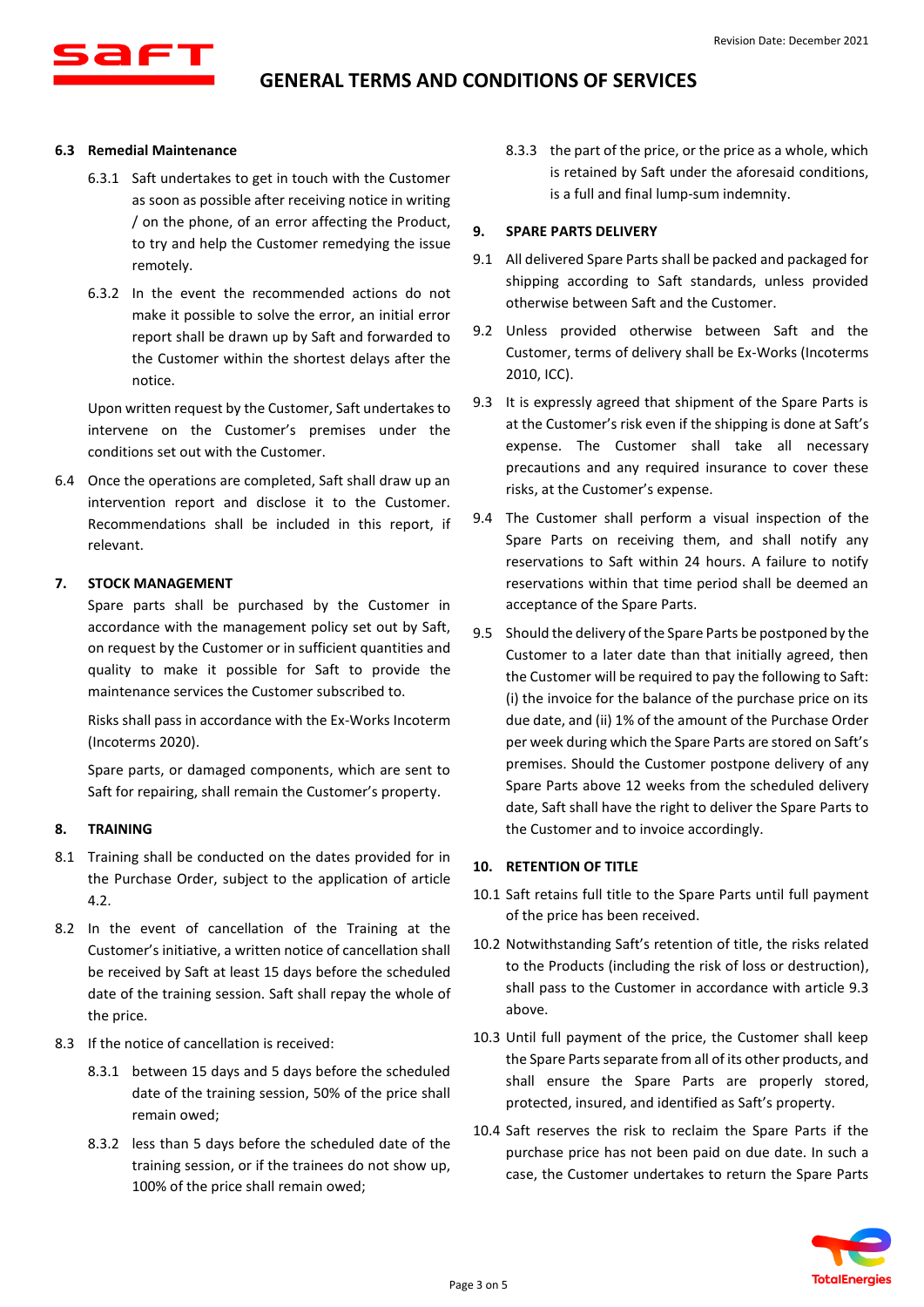

to Saft on Saftf's first request, and to bear any related transportation costs.

- **11. WARRANTY OVER THE SPARE PARTS SUPPLIED AS PART OF SERVICES**
- 11.1 Saft warrants that the Spare Parts shall, for a period of one (1) year from their date of delivery, be free from any defects in material or workmanship and shall confirm to the contractual specifications or to the specifications sheet of the Spare Parts.

The warranty shall not cover defects or failure of the Spare Parts caused by (i) improper repair, storage or maintenance by a person other than Saft, or (ii) a modification / installation, use by a person other than Saft, which is inadequate or abnormal (and notably overloading or overcharging) or, as the case may be, not complying with the terms of Saft's user manual.

- 11.2 Warranty claims must be made to Saft immediately after discovering the defect and, in any case, by the end of the warranty period.
- 11.3 This warranty is exclusive of any other express, implied or statutory warranties. All other warranties (including, but not limited to, the warranties of merchantability or fitness for a particular purpose), are expressly excluded.
- 11.4 If Saft fails to comply with the warranty, the Customer's only remedy shall be limited to the repairing, replacement, or the refund of the purchase price of, the defective Spare Parts, excluding any other liability for Saft.
- 11.5 Spare Parts shall be regarded as defective if the failure is duplicated by Saft during its examination. Non-conformity shall be determined by reference to the contractual specifications applicable to the allegedly defective Spare Parts.

#### **12. LIABILITY**

- <span id="page-3-0"></span>12.1 SAFT's liability in the event of a poor performance or failure to perform its obligations, shall be limited to the direct damage to property, without exceeding the price of the Purchase Order.
- 12.2 By way of exception to article [12.1,](#page-3-0) Saft shall be deemed to be liable in the event an error appears within 6 months following an intervention by Saft on an equipment.
- 12.3 Saft undertakes to intervene on such equipment at its own expense to remedy such error, excluding any other remedy, indemnity or damages.
- 12.4 The presumption of liability shall not apply in the following situations:
	- Inadequate operation by the Customer;
	- maintenance or repairs carried out by a person other than Saft, under conditions that are not in conformity with Saft's user manual;
	- and more generally any event that is beyond Saft's control.
- 12.5 Saft's liability may under no circumstances be incurred for indirect damage (whether consequential or not) that may arise at any time and for any reason, including, but not limited for, for lost profit, loss of income or data, loss of business prospects, or loss of an opportunity.

### **13. INTELLECTUAL PROPERTY**

<span id="page-3-1"></span>13.1 Any and all intellectual property rights in, or related to, the Services and Spare Parts (including in or to any designs, drawings, technical specifications, test results, technical descriptions, catalogues, brochures, manuals and any other data, disclosed with or in relation to the Offer or resulting from Saft's performance of the Purchase Order) are and remain Saft's exclusive property. Saft grants no license over the intellectual property rights related to the Spare Parts sold under these Terms and Conditions.